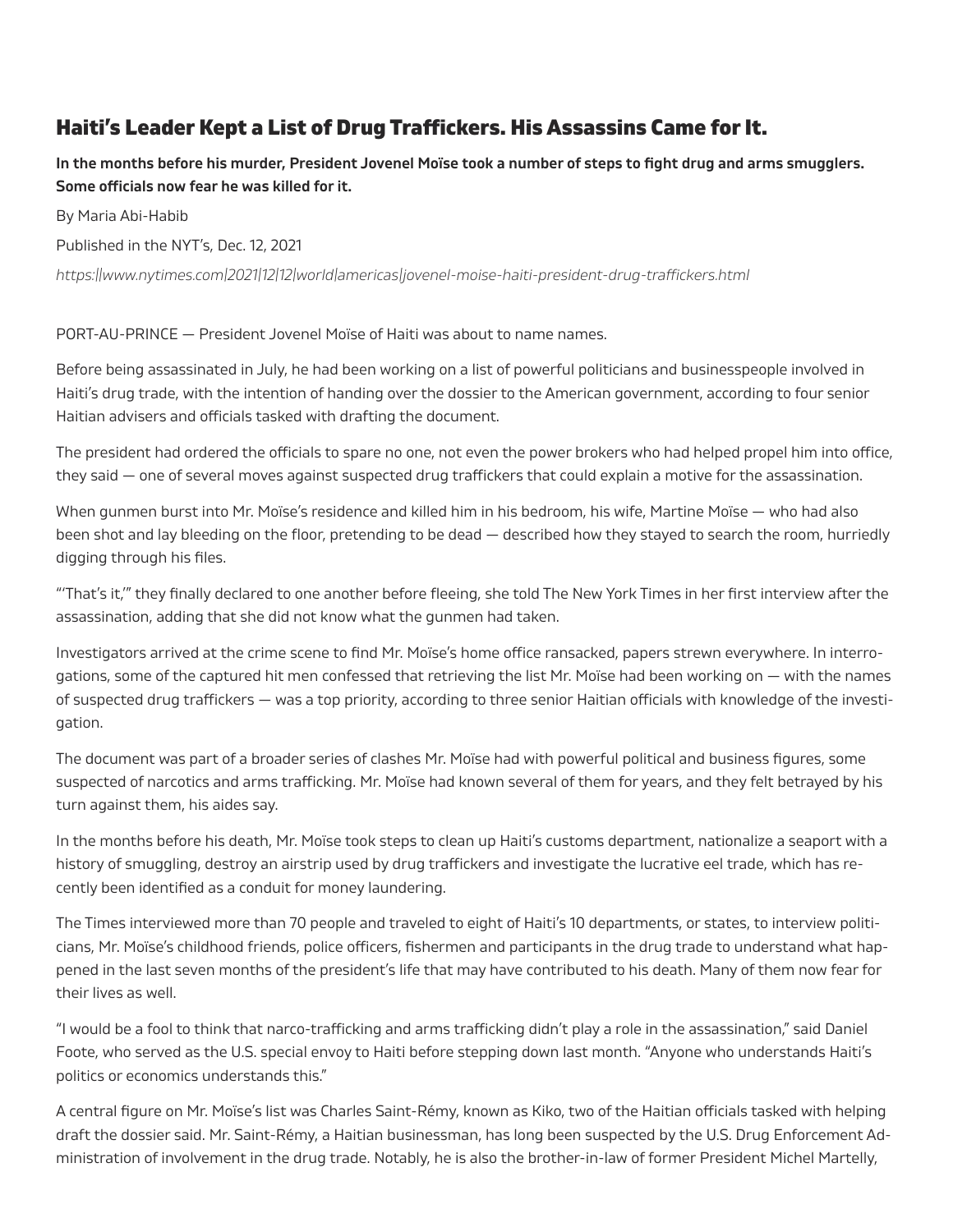who lifted Mr. Moïse out of political obscurity and tapped him to be his successor.

Mr. Martelly, who is considering another run for the presidency, and Mr. Saint-Rémy were hugely influential in Mr. Moïse's government, with a say in everything from who got public contracts to which cabinet ministers got appointed, according to Haitian oficials inside and outside his administration. But Mr. Moïse came to feel that they and other oligarchs were stifling his presidency, his aides say.

American oficials say that they are looking closely at Mr. Moïse's eforts to disrupt the drug trade and challenge powerful families as motives in the assassination, and they note that Mr. Saint-Rémy emerged as a possible suspect early in the investigation. But they caution that Mr. Moïse threatened many of the economic elite, including a number of people with deep criminal connections.

Mr. Martelly and Mr. Saint-Rémy did not respond to a detailed list of questions for this article.

The investigation into Mr. Moïse's killing has stalled, American oficials say, and if the assassination is not solved, many Haitians fear it will add to the mountain of impunity in the country, further emboldening the criminal networks that have captured the state.

Suspected drug and arms trafickers have long sat in Haiti's Parliament. Small planes with contraband frequently land on clandestine airstrips. Haitian police oficers have been caught aiding drug smugglers, while judges are regularly bribed to throw cases.

Haiti may now provide the largest route for drugs destined for the United States, but no one knows for sure because the country has become so dificult to police. American law enforcement is unable to run a wiretapping program in the country, or even fully collaborate with its Haitian counterparts, because corruption in the police and judiciary runs so deep, U.S. oficials say.

"Anyone involved in drug traficking here has at least one police oficer on their team," said Compère Daniel, the police commissioner of the Northwest Department of Haiti, a major transit smuggling corridor.

"It is impossible to get police oficers to cooperate with me on the feld," he said. "Sometimes they don't even answer my calls."

The D.E.A.'s operations in Haiti have also drawn scrutiny. Criticism of the agency has sharpened because at least two of the Haitians suspected of involvement in Mr. Moïse's assassination were former D.E.A. informants.

In November, the Senate Judiciary Committee criticized the D.E.A. for corruption allegations that have swirled around its Haiti operations, citing a Times investigation in August linking Mr. Moïse's head of palace security to the drug trade. The D.E.A., accused by former agents of mishandling one of Haiti's biggest drug cases, declined to comment.

## **'The True Leader Wasn't the President'**

When Mr. Moïse was chosen by Mr. Martelly in 2014 to be his successor, Mr. Martelly introduced the nation to a supposed outsider with peasant origins, a man of the countryside who had lifted himself out of poverty by running banana plantations.

Mr. Martelly's associates said he frst met Mr. Moïse during a conference and was struck by the entrepreneur's business acumen.

But the story was misleading: Mr. Moïse had mostly grown up in the capital, several of the original board members of his banana plantation say it was a failure, and Mr. Moïse was already a close associate of Mr. Saint-Rémy and at least one other suspected drug traficker.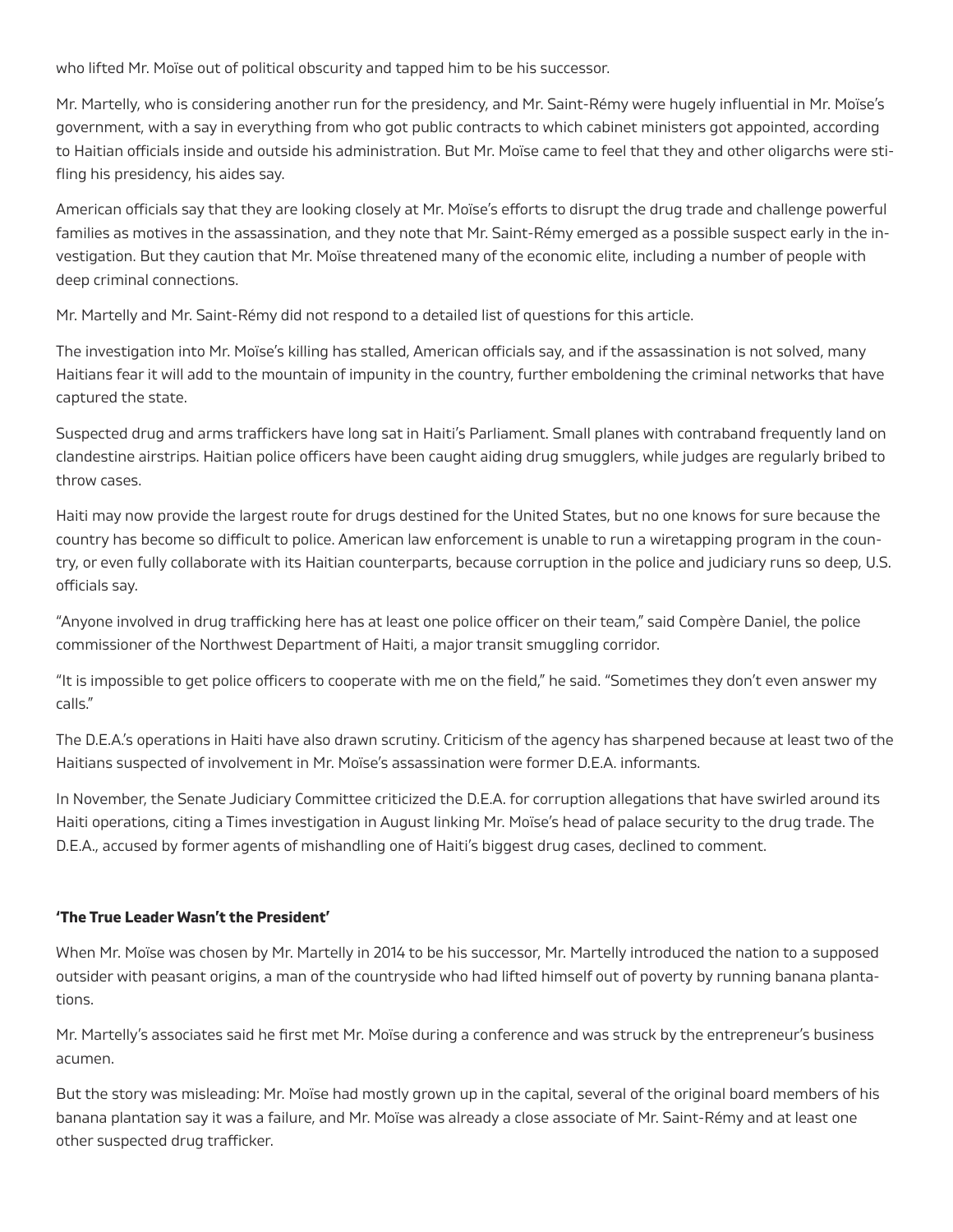Mr. Moïse, 53 at the time of his assassination, was born in Trou-du-Nord, French for "hole of the North," an agricultural town that has sufered under decades of government neglect. His father drove a tractor at a nearby sisal plantation but lost his job when it closed, according to interviews with local residents.

When Mr. Moïse was 7, his mother moved him and his siblings to Carrefour, a slum of Port-au-Prince, in search of work and a secondary school for her children, relatives said. In university, Mr. Moïse met his wife and they moved together to her hometown, Port-de-Paix, in the northwest.

By 2000, Mr. Moïse had met and become business partners with Evinx Daniel, according to relatives and acquaintances of both men. Mr. Daniel, a close friend of Mr. Martelly's, would later be accused of drug traficking.

Mr. Moïse worked with Mr. Daniel on one of his ventures, Mariella Food Products, which produced biscuits with a pigtailed schoolgirl on the packaging. A former high-ranking Haitian police oficer said the company was suspected of being a money laundering front.

The full extent of Mr. Moïse's involvement in the company is unclear, but a former senator, Jean Baptiste Bien-Aimé, recalled the men coming to his ofice to talk about the company about a decade ago, and said the men were often with Mr. Saint-Rémy, the brother-in-law of Mr. Martelly.

"They were always together. They were fsh crushed in the soup," said Mr. Bien-Aimé, using a local saying to describe close relationships.

Mr. Saint-Rémy has publicly admitted that he sold drugs in the past but claims all his businesses are now legitimate. Haitian law enforcement officials and former D.E.A. officers who recently served in Haiti say he is still believed to be one of the country's biggest drug trafickers.

Jacques Jean Kinan, Mr. Moïse's cousin, said he and Mr. Moïse worked with Mr. Saint-Rémy in the eel industry.

With his brother-in-law as president, Mr. Saint-Rémy wielded enormous influence, often demanding that choice licenses and contracts be awarded to him, particularly eel export licenses, according to oficials in Mr. Martelly's government.

When his demands were not heeded, he could turn violent: In 2015, Mr. Saint-Rémy assaulted an agriculture minister for issuing a contract without his consent, an altercation reported at the time and confrmed by a former government minister.

As Mr. Saint-Rémy's hold on the eel trade solidifed, Mr. Moïse decided to get out of the sector and focus on Agritrans, a banana plantation near his hometown.

"My father said that the Martelly family cornered the eel business and made it dificult to get in," said Joverlein Moïse, the slain president's son.

Mr. Moïse also kept in touch with his associate, Mr. Daniel, who had opened a hotel in Les Cayes, a coastal city in the south, an oficial and a relative said.

In 2013, Mr. Daniel told the authorities that he found 23 packages of marijuana floating at sea while he was on his boat and decided to bring them home. Mr. Daniel said at the time that he and Mr. Saint-Rémy called the D.E.A. to pick up the load he discovered.

A prosecutor, Jean Marie Salomon, doubted the story, suspecting it was a ploy to cover up a drug deal gone bad after locals had stumbled on the stash. He arrested Mr. Daniel on drug-traficking charges, but he said Mr. Martelly's minister of justice personally intervened and ordered his release.

Shortly after, Mr. Martelly went to Mr. Daniel's hotel with a delegation in a clear display of support, Mr. Salomon said. "The message was, justice does not matter," he said.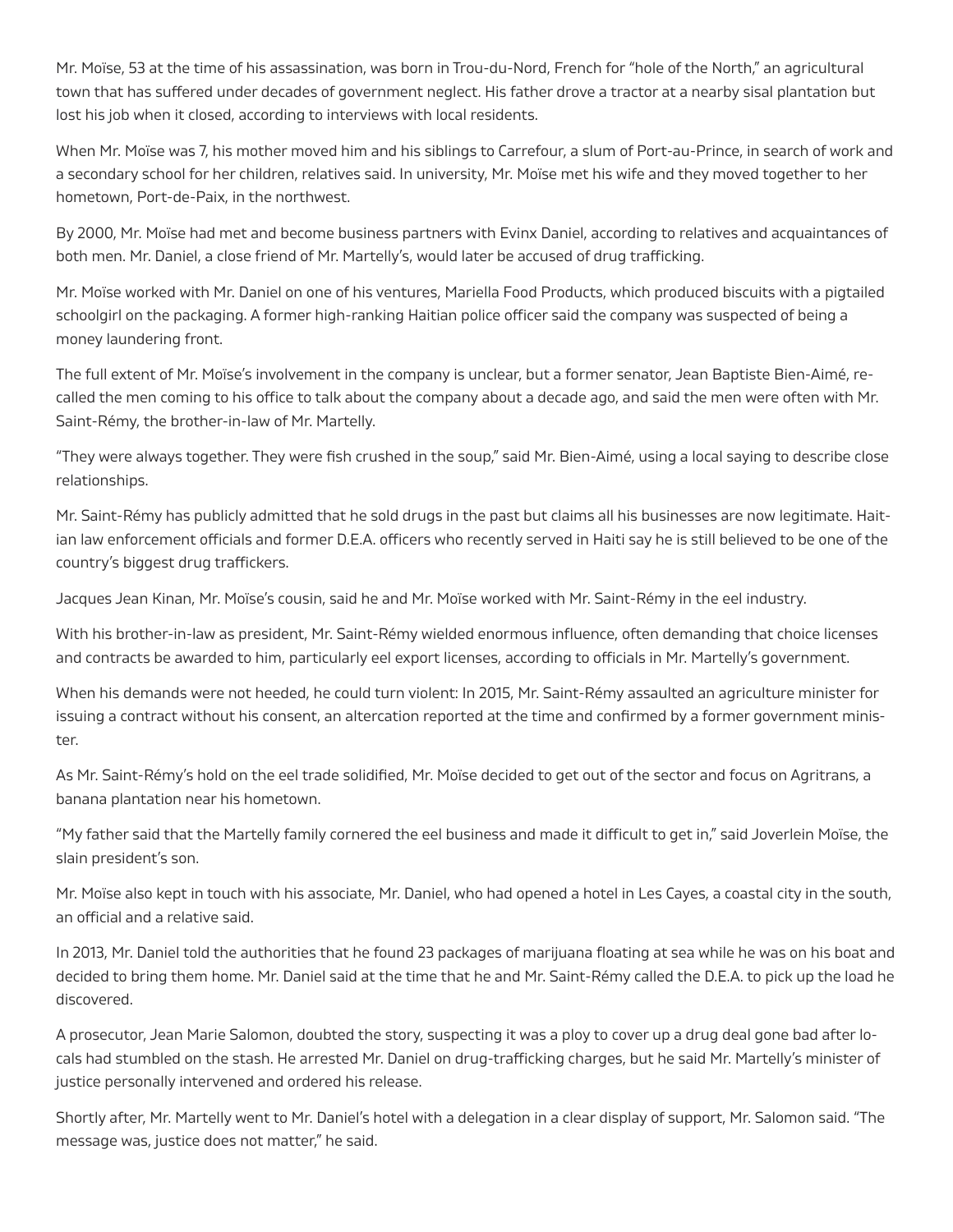Just months after his release, Mr. Daniel went missing in 2014, his abandoned car found at a gas station. Two people — a relative of Mr. Daniel's and a police oficer at the time — said Mr. Moïse was one of the last people to see him alive. Mr. Daniel is presumed dead.

Mr. Salomon suspects that drug trafickers killed him, concerned that he would expose their network as part of a plea deal, and Mr. Daniel's disappearance remains unsolved. Two investigators said they were sidelined by a federal police unit controlled by Mr. Martelly's government that took over the investigation and tampered with the evidence.

Barred by the Constitution from running for two consecutive terms, Mr. Martelly began looking for a successor. He wanted to fnd someone to keep the bench warm for him until he could launch another presidential bid and shield himself from corruption allegations involving the misappropriation of billions of dollars during his tenure, according to former oficials in the Martelly and Moïse administrations.

He settled on Mr. Moïse, marketing him as a successful entrepreneur and nicknaming him the "Banana Man" on the campaign trail.

"I told Martelly, you have to look for the peasant vote, someone who looks like them, someone with black skin," said a former senator, Jacques Sauveur Jean, a friend and sometimes political ally of Mr. Martelly. He said Haitians were tired of the privileged light-skinned elite who ran the country, like Mr. Martelly, and felt that Mr. Moïse, with his dark skin and rural origins, better represented them.

In interviews, three of the original board members of Mr. Moïse's plantation business, Agritrans, described the venture as a failure, with their original investments lost and little but a barren feld to show for it.

But as Mr. Martelly contemplated a successor, the company received a \$6 million loan from the government.

Esther Antoine, one of Mr. Moïse's campaign managers, said she worked to polish his image, to get rid of a stutter that had haunted him and improve his confdence onstage. But on the campaign trail Mr. Martelly took center stage, she said, outshining the man he was supposed to be promoting.

Ms. Antoine, who worried that Mr. Martelly's outsize presence was "drowning" her candidate, said she convinced the president to give Mr. Moïse the space to campaign alone. That did not sit well with Mr. Martelly's wife, Sophia, she said.

She said the frst lady grew suspicious of Ms. Antoine and called her to the Martelly family home in the middle of the night, reprimanding her for not informing them of Mr. Moïse's every move.

Ms. Antoine said she pushed back, arguing that she was there to work for Mr. Moïse, not the Martelly family.

"That's when the wife looks at me and says, 'Jovenel is a property. You don't seem to understand that,'" Ms. Antoine recounted. "I was shocked. When I asked her to repeat it, she then switched to French: 'Jovenel est une propriété.'"

The former frst lady did not respond to a detailed list of questions for this article.

When he won and took over the presidency in 2017, Mr. Moïse felt suffocated by Mr. Martelly but remained loyal to him, his aides said.

Protests erupted the day before Mr. Moïse's funeral in July. The investigation into his assassination has stalled, U.S. oficials say.

Mr. Moïse was unable to choose his own cabinet without the approval of the Martelly family or Mr. Saint-Rémy, they said. The Martellys would often call Mr. Moïse, yelling at him for his legislative initiatives, according to several people who overheard the conversations.

"The true leader wasn't the president," said Gabriel Fortuné, a close adviser to Mr. Moïse who died in an earthquake a day after speaking with The Times. "It was his godfather, Martelly. When we talk about the godfather we are talking about the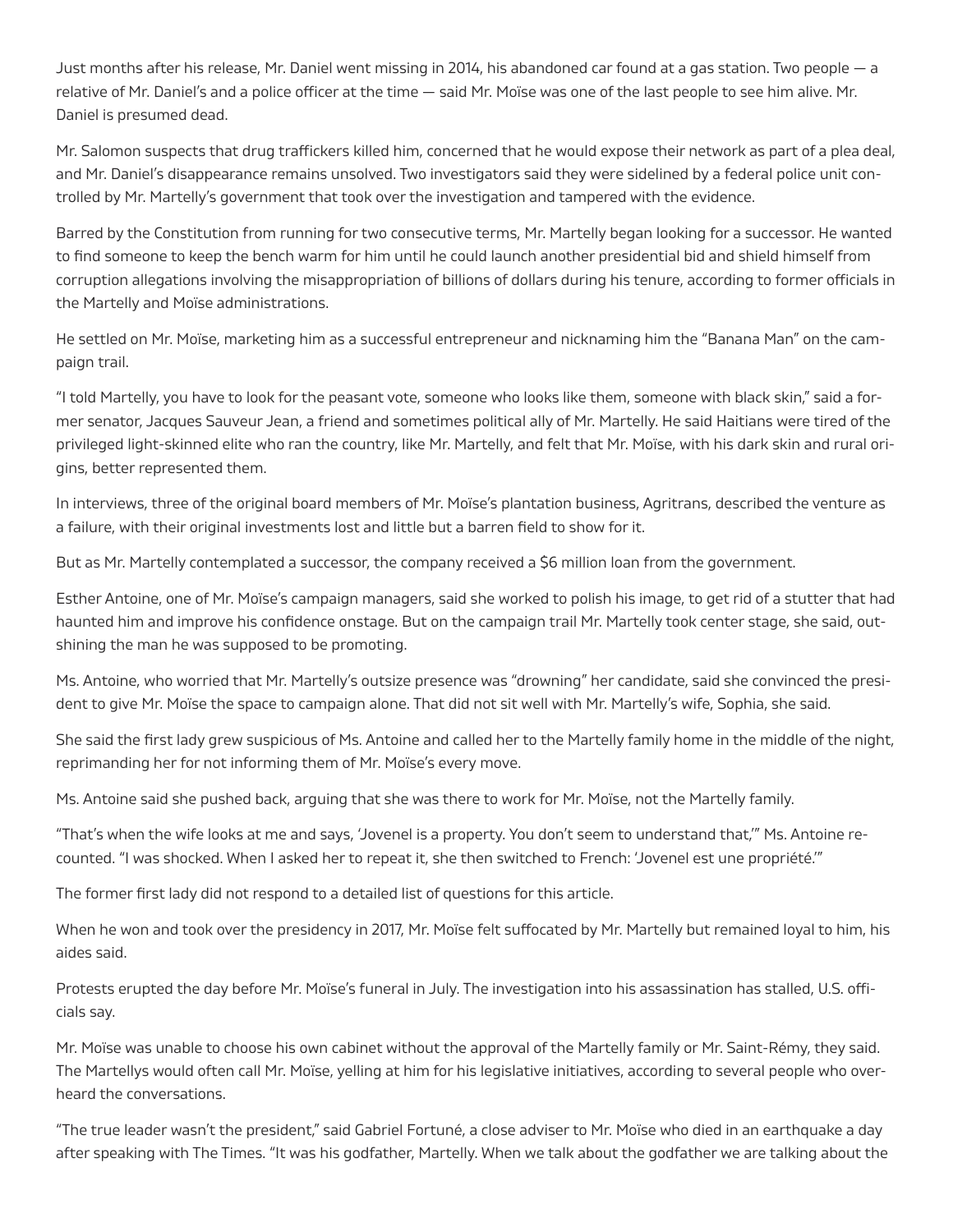Italian way," he added, "the family."

Ms. Antoine acknowledged that Mr. Moïse often turned a blind eye to the corruption in his government, to avoid making enemies and advance his own initiatives.

"He would say, 'Let me feed them so they leave me alone. If they're making money, they'll let me do my electricity and build my roads,'" Ms. Antoine recalled him saying.

But Mr. Moïse's critics said he joined in the corruption. Before he came to power, the Haitian government was investigating Mr. Moïse, his wife and their company, Agritrans, for large amounts of money found in their bank accounts that could not be explained by the level of business they were generating, an official who worked on the case said.

Two government anti-corruption units also questioned why Mr. Martelly's government gave a \$6 million loan to Agritrans, a company with such a limited record. But when Mr. Moïse came to power, he fred the directors of the two anti-corruption units who worked on the inquiry.

## **'They Will Kill Me'**

As Mr. Moïse settled into ofice, he soon realized that the withering control Mr. Martelly and his family exerted on the campaign trail extended to his personal security, several oficials said.

Mr. Moïse inherited Dimitri Hérard, a pivotal member of Mr. Martelly's presidential security force who became the head of the police unit protecting Mr. Moïse's presidential palace.

Mr. Hérard was also a drug-traficking suspect. In 2015, when a Panamanian-flagged cargo ship docked in Port-au-Prince with 1,100 kilograms of cocaine and heroin aboard, Mr. Hérard was seen commanding police oficers in uniform to load the drugs into vehicles before speeding off with them, according to a witness and Keith McNichols, a former D.E.A. agent stationed in Haiti who led the agency's investigation into the missing drug shipment.

But Mr. Martelly shielded Mr. Hérard from being questioned by investigators in the case, a former United Nations oficial said.

Mr. Moïse deeply mistrusted Mr. Hérard, according to several presidential advisers and an international diplomat the president confded in. On at least one occasion, they said, Mr. Hérard was found spying on the president for Mr. Saint-Rémy, informing him about Mr. Moïse's meetings.

Mr. Hérard, now in detention as a suspect in the assassination, could not be reached for comment.

In January, Mr. Hérard ordered about 260 weapons from Turkey — including M4 carbines and handguns — making out the order to the presidential palace, Mr. Fortuné and a former security oficial said. But instead of arming his own unit, they said, Mr. Hérard sold most of the weapons to gangs and businesses.

"When Moïse found out about the weapons Hérard ordered, he wasn't surprised — he was scared," Mr. Fortuné said.

Mr. Moïse's relationship with the presidential security forces, already on tenterhooks, further soured. But that changed in February, when Mr. Hérard claimed to have foiled a coup attempt against Mr. Moïse. Suddenly, the distrust waned. Some former aides, like Ms. Antoine and Mr. Fortuné, wondered whether the supposed coup was a false flag, to throw off Mr. Moïse's suspicions about Mr. Hérard.

After the coup scare, Mr. Moïse went on the offensive, publicly blasting Haiti's oligarchs and political elite for trying to kill him, including in one of his final interviews with The Times before his death.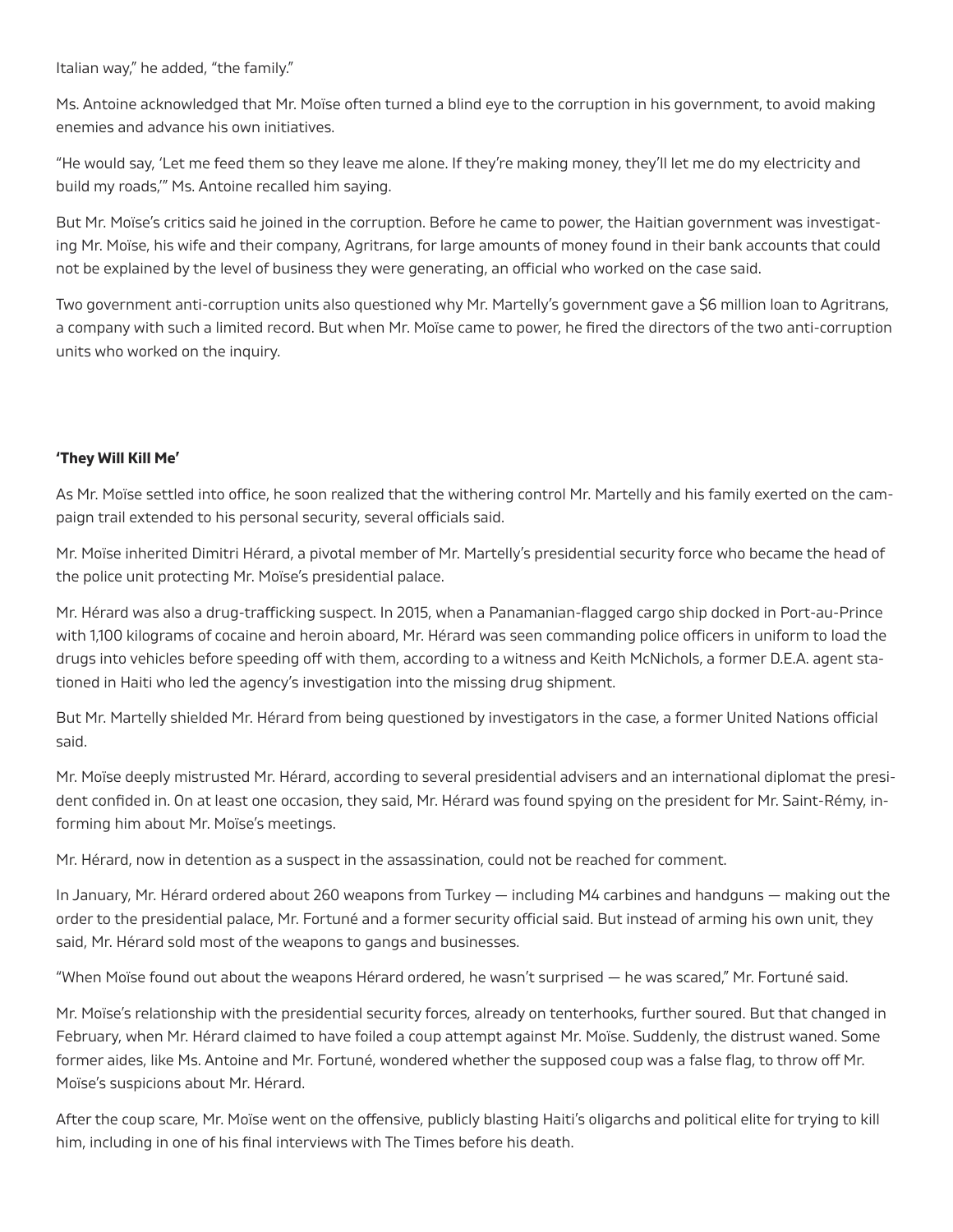Behind the scenes, Haitian oficials say, Mr. Moïse began working to take down his perceived enemies. He spoke with his closest aides and select oficials to start compiling the dossier breaking down narcotics and weapons smuggling networks in Haiti, including Mr. Saint-Rémy, according to the people involved with the document.

In February, Josua Alusma, the mayor of Port-du-Paix and a close Moïse ally, ordered a crackdown on the eel trade, the industry dominated by Mr. Saint-Rémy. Many of the eels go to China, but the Haitian police are investigating the industry as a way to launder illicit profits.

"I don't like this business. It happens at night, do you know what I'm saying?" Mr. Alusma said. "There's no security."

He said the industry needed to be regulated and taxed. "People like Kiko go in and out of the city," he said, using Mr. Saint-Rémy's nickname. "But we are the ones here cleaning his trash," he added, referring to illegal weapons seized during a raid this year.

The same month, the president also started to discuss plans to nationalize a seaport owned by allies of Mr. Martelly, where several shipments of illegal weapons have been found and seized over the years, two senior Haitian oficials said.

"Jovenel told me that he had an agenda that he wanted to implement but he couldn't because, he said, 'They will kill me,'" recounted a powerful politician who served as an informal aide to Mr. Moïse, speaking on condition of anonymity for fear of his life. The port, he said, "was part of the plan."

Mr. Moïse also tried to push customs, despite considerable resistance, to start inspecting Mr. Saint-Rémy's shipments and charging taxes on his goods, according to several presidential aides, two senior security oficials and an oficial at the customs department. Haitian economists estimate that the country loses about \$500 million a year because of corruption at customs.

Then, in mid-May, Dominican security forces arrested Woodley Ethéart, also known as Sonson Lafamilia, a close friend of Mr. Martelly and Mr. Saint-Rémy's. When Mr. Martelly was president in 2015, he stood by Mr. Ethéart after he was arrested on kidnapping charges.

This year, Mr. Ethéart still had a warrant out for his arrest and generally kept a low profle. But in May, he and Mr. Martelly took photos of themselves partying together in Santo Domingo, the Dominican Republic's capital, that were posted on social media, a senior Dominican oficial said.

The next day, Dominican forces arrested Mr. Ethéart and extradited him to Haiti.

Mr. Moïse was ecstatic, his aides said.

The president's phone buzzed with calls from Mr. Martelly and Mr. Saint-Rémy, but he refused to answer them, according to a close friend and a presidential adviser.

"Sonson Lafamilia is very close to the Martelly family," said Joverlein, Mr. Moïse's son. "It is possible that Martelly saw that arrest as some kind of disrespect, that my father was a traitor and was betraying the Martelly family."

Drug traficking routes in Haiti's north also came under pressure. In the 1990s, little Cessna planes from Colombia landed on dirt airstrips on the outskirts of Port-au-Prince. But as the population expanded, the landing strips became surrounded by slums. Poor residents realized the valuable illicit cargo the planes held and began raiding them, according to a security official.

So, about a decade ago, trafickers moved the airstrips north, to Savane Diane, a sprawling, isolated area. Since then, the drug trade has evolved and boomed. The planes no longer come solely from Colombia — Venezuela has become a big player, too, with family members of President Nicolás Maduro arrested by the D.E.A. in Haiti in 2015 for drug traficking. The son of Honduras's former president was also arrested in Haiti by the D.E.A.

This year, Mr. Moïse approved an agro-industrial zone in Savane Diane, but when the project broke ground, oficials found they were about three miles south of one of Haiti's most active airstrips for cocaine and heroin deliveries.